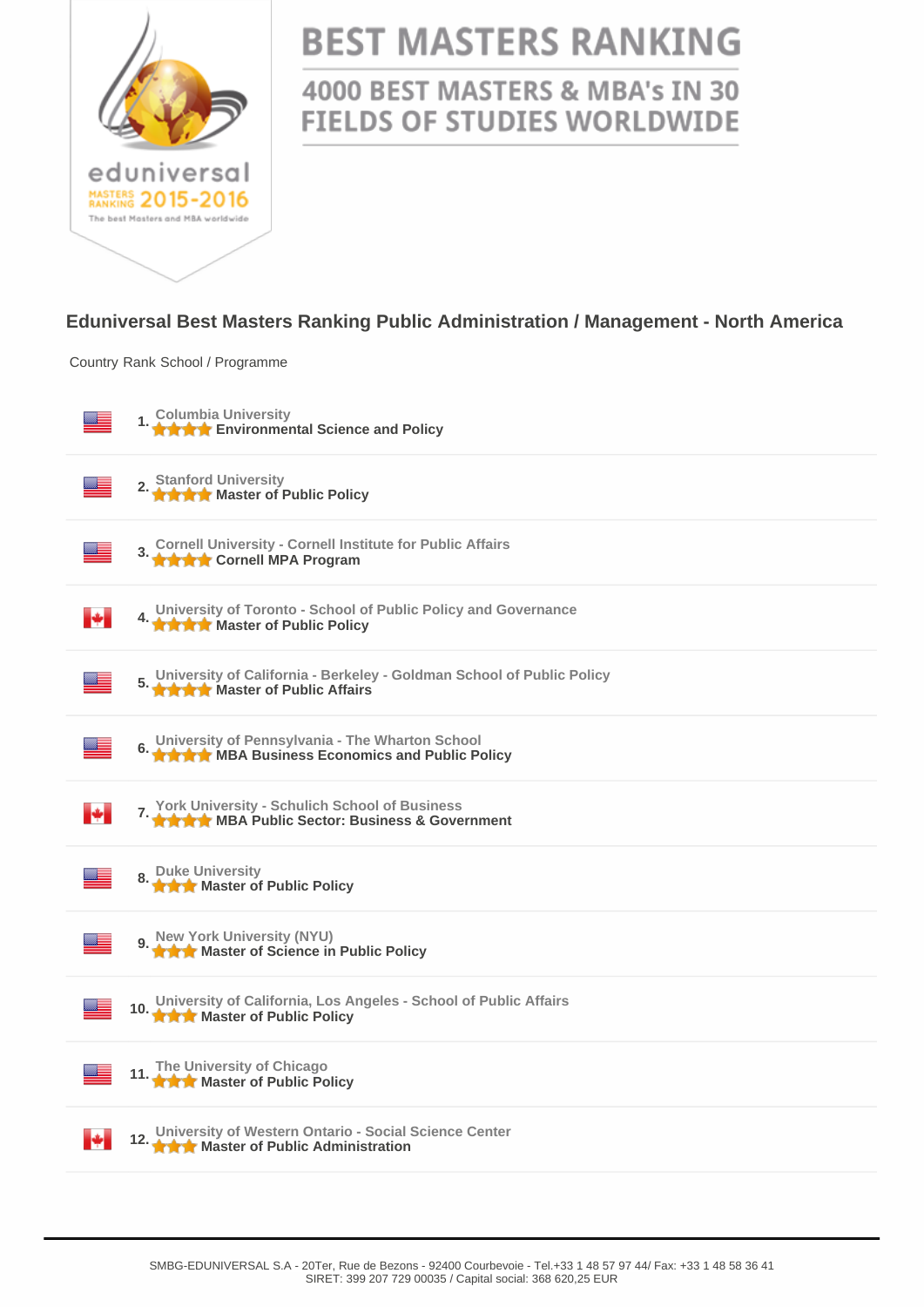|                                                                                                                                                             | <b>BEST MASTERS RANKING</b><br>4000 BEST MASTERS & MBA's IN 30 |  |
|-------------------------------------------------------------------------------------------------------------------------------------------------------------|----------------------------------------------------------------|--|
|                                                                                                                                                             | <b>FIELDS OF STUDIES WORLDWIDE</b>                             |  |
| eduniversal<br>MASTERS 2015-2016<br>The best Masters and MBA worldwide                                                                                      |                                                                |  |
|                                                                                                                                                             |                                                                |  |
| 13. Simon Fraser University<br>13. A Master of Public Policy                                                                                                |                                                                |  |
| 14. Johns Hopkins University - Carey Business School                                                                                                        |                                                                |  |
| <b>Boston University - Questrom School of Business</b><br><b>★★★</b> Public and Non Profit MBA                                                              |                                                                |  |
| 16. Concordia University<br>16. ★★★ MA Public policy and Public administration<br>ĸ.                                                                        |                                                                |  |
| 17. Carnegie Mellon University<br>17. A A Master of Science in Public Policy and Management                                                                 |                                                                |  |
| Texas A&M University - The Bush School of Government and Public Service<br>★★★ Master of Public Service and Administration                                  |                                                                |  |
| 19. Rutgers Business School ? Newark and New Brunswick<br>19. A A The Master of Public Policy (MPP) / Master of Business Administration (MBA) (dual degree) |                                                                |  |
| University of Alberta - Alberta Business School<br>м<br><b>★★★</b> MBA Public Policy & Management                                                           |                                                                |  |
| 21. University of Texas at Austin - Lyndon B. Johnson School of Public Affairs<br><b>A A</b> Master of Public Affairs                                       |                                                                |  |
| University of Virginia - Franck Batten School of Leadership and Public Policy<br><b>THE Master of Public Policy</b>                                         |                                                                |  |
| 23. Queen's University<br>23. A Master of Public Administration<br>м                                                                                        |                                                                |  |
| University of Texas at Dallas - School of Economic, Political and Policy Sciences<br><b>THE Master of Public Affairs</b>                                    |                                                                |  |
| University of Ottawa - Faculty of Social Sciences - School of Political Studies<br>м<br><b>That A</b> Master of Arts Public Administration                  |                                                                |  |
| University of North Carolina at Chapel Hill<br><b>A A Master of Public Administration</b>                                                                   |                                                                |  |
|                                                                                                                                                             |                                                                |  |